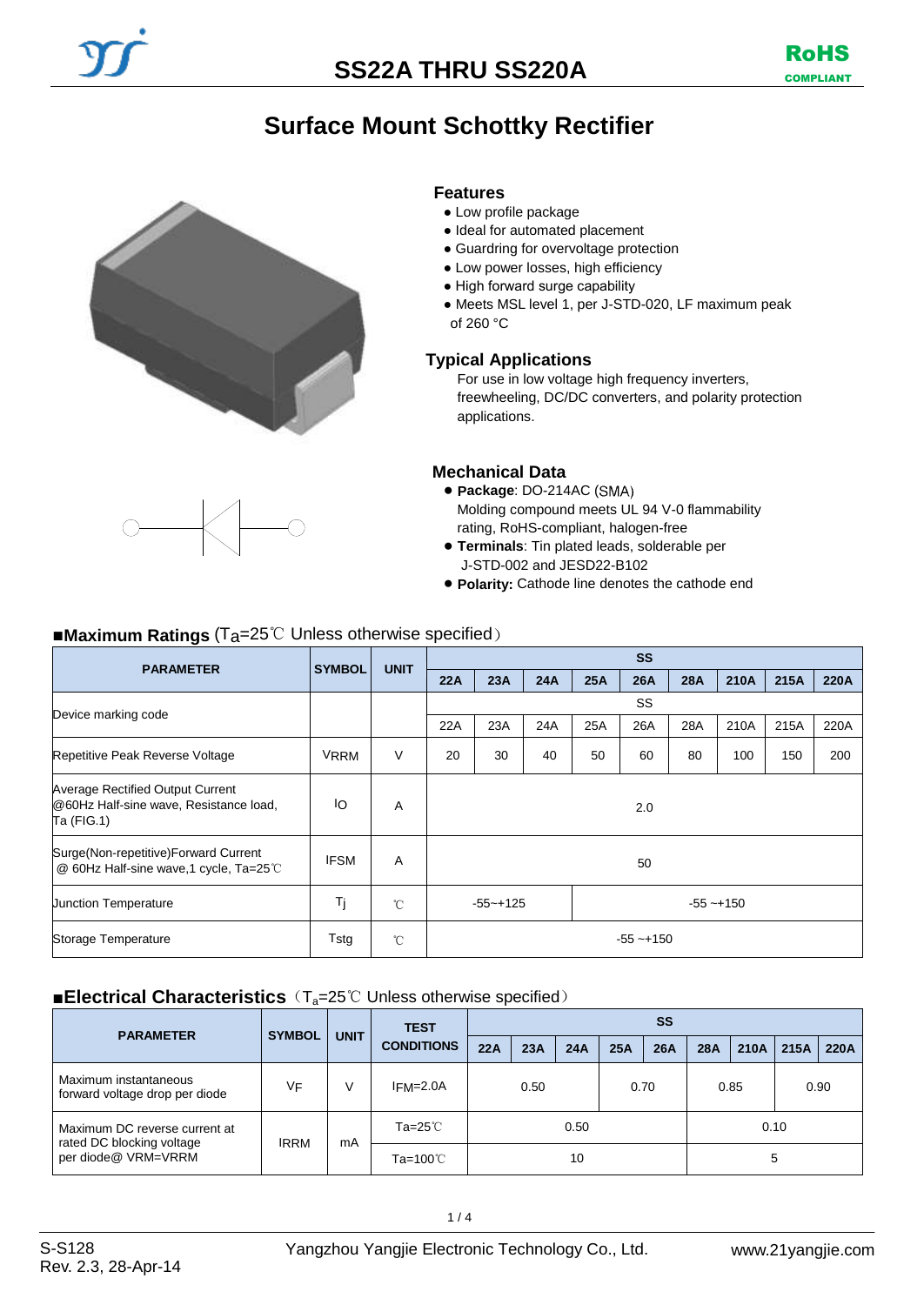

#### ■**Thermal Characteristics** (T<sub>a</sub>=25℃ Unless otherwise specified)

| <b>PARAMETER</b>          | <b>SYMBOL</b>    |                | <b>SS</b> |     |     |     |     |     |      |      |      |
|---------------------------|------------------|----------------|-----------|-----|-----|-----|-----|-----|------|------|------|
|                           |                  | <b>UNIT</b>    | 22A       | 23A | 24A | 25A | 26A | 28A | 210A | 215A | 220A |
| <b>Thermal Resistance</b> | $R\theta J-A(1)$ | $^{\circ}$ CMV | 75        |     |     |     |     |     |      |      |      |
|                           | $R\theta J-L(1)$ |                |           |     |     |     | 17  |     |      |      |      |

Note

(1) Thermal resistance from junction to ambient and from junction to lead mounted on P.C.B. with 0.2" x 0.2" (5.0 mm x 5.0 mm) copper pad areas

### ■**Ordering Information (Example)**

| <b>PREFERED</b><br>P/N | <b>PACKAGE</b><br><b>CODE</b> | <b>UNIT WEIGHT(g)</b> | <b>MINIMUM</b><br><b>PACKAGE(pcs)</b> | <b>INNER BOX</b><br><b>QUANTITY(pcs)</b> | <b>OUTER CARTON</b><br><b>QUANTITY(pcs)</b> | <b>DELIVERY</b><br><b>MODE</b> |
|------------------------|-------------------------------|-----------------------|---------------------------------------|------------------------------------------|---------------------------------------------|--------------------------------|
| SS22A-SS220A           | F <sub>1</sub>                | Approximate 0.059     | 5000                                  | 10000                                    | 80000                                       | 13" reel                       |
| SS22A-SS220A           | F <sub>2</sub>                | Approximate 0.059     | 7500                                  | 15000                                    | 120000                                      | 13" reel                       |
| SS22A-SS220A           | F <sub>3</sub>                | Approximate 0.059     | 7500                                  | 15000                                    | 60000                                       | 13" reel                       |
| SS22A-SS220A           | F <sub>4</sub>                | Approximate 0.059     | 1800                                  | 7200                                     | 57600                                       | 7" reel                        |
| SS22A-SS220A           | F <sub>5</sub>                | Approximate 0.059     | 2000                                  | 8000                                     | 64000                                       | 7" reel                        |
| SS22A-SS220A           | F <sub>6</sub>                | Approximate 0.059     | 5000                                  | 10000                                    | 100000                                      | 13" reel                       |

## ■ **Characteristics (Typical)**



 $2/4$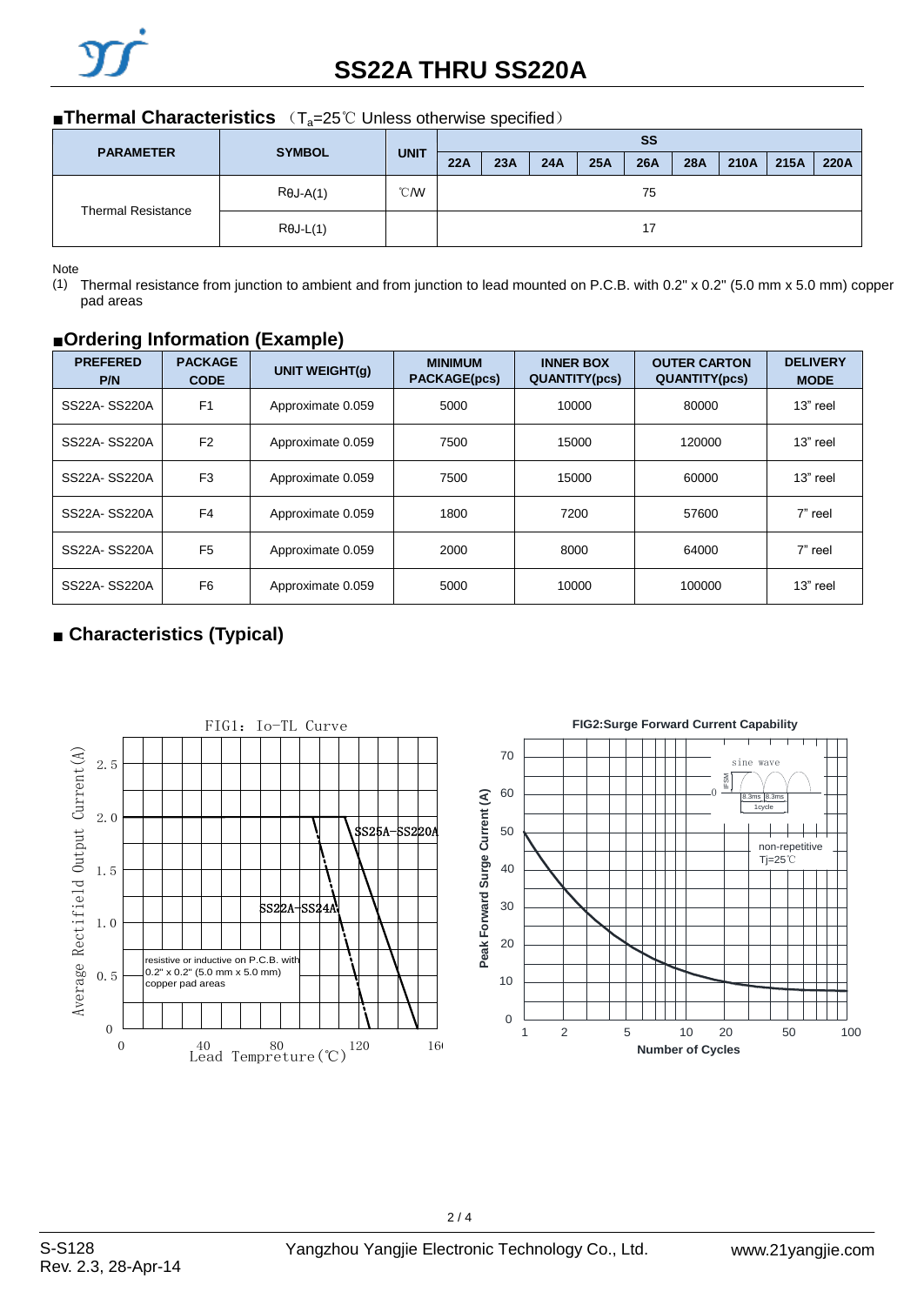



■ Outline Dimensions



| DO-214AC(SMA) |      |      |  |  |  |  |  |
|---------------|------|------|--|--|--|--|--|
| Dim           | Min  | Max  |  |  |  |  |  |
| A             | 1.25 | 1.58 |  |  |  |  |  |
| В             | 2.40 | 2.83 |  |  |  |  |  |
| C             | 4.25 | 4.75 |  |  |  |  |  |
| D             | 1.90 | 2.30 |  |  |  |  |  |
| E             | 4.93 | 5.28 |  |  |  |  |  |
| F             | 0.76 | 1.41 |  |  |  |  |  |
| G             | 0.08 | 0.20 |  |  |  |  |  |
| н             | 0.15 | 0.31 |  |  |  |  |  |

### **■ Suggested Pad Layout**



| DO-214AC(SMA)             |      |  |  |  |  |
|---------------------------|------|--|--|--|--|
| <b>Millimeters</b><br>Dim |      |  |  |  |  |
| P1                        | 4.00 |  |  |  |  |
| P <sub>2</sub>            | 1.50 |  |  |  |  |
| P3                        | 6.50 |  |  |  |  |
| Q1                        | 2.50 |  |  |  |  |
| ი2                        | 1.70 |  |  |  |  |

 $3/4$